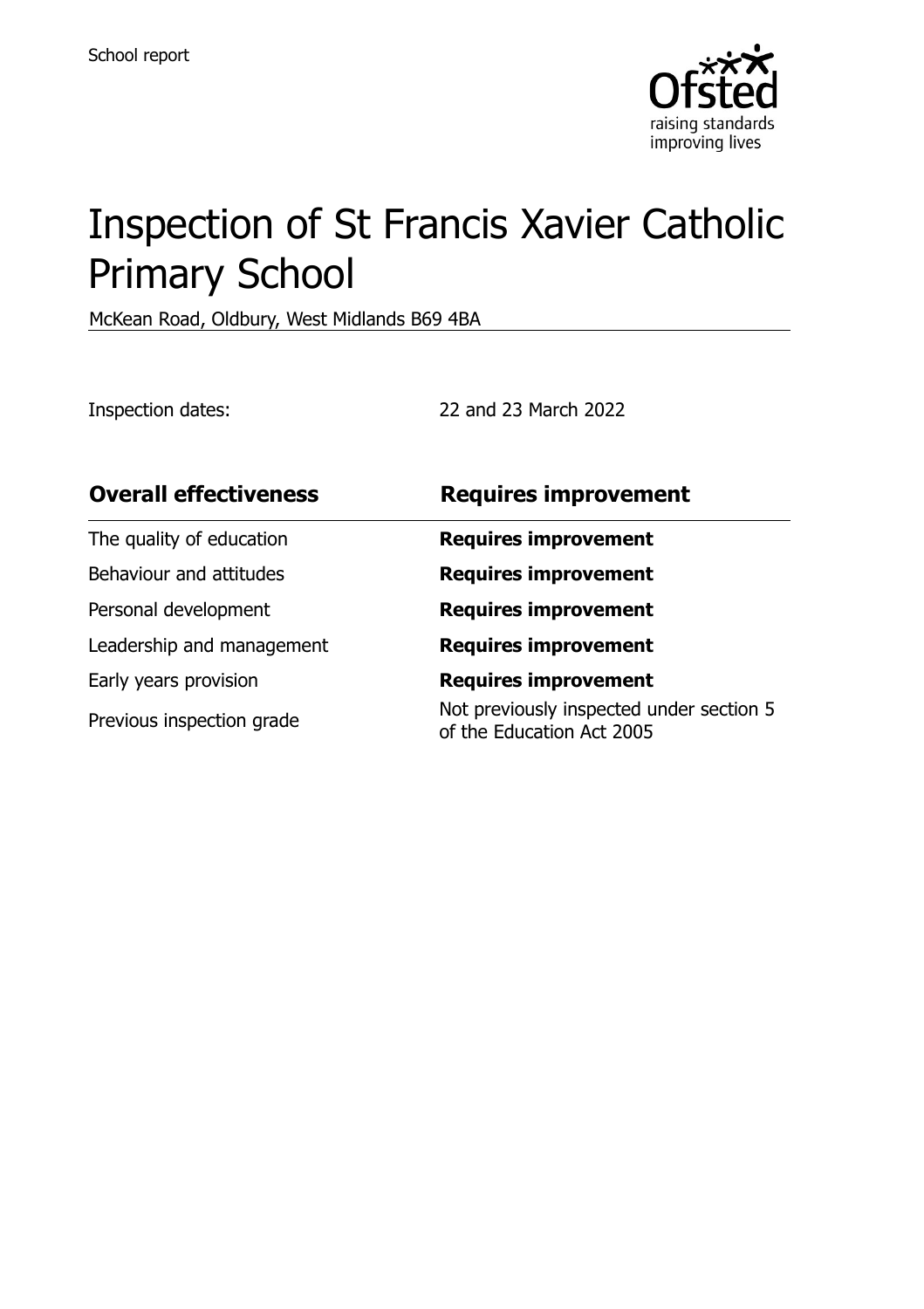

#### **What is it like to attend this school?**

St Francis Xavier Catholic primary school is a warm, caring school where pupils are happy and safe. It is an improving school, but there is still work to do to ensure that pupils get a good education.

Leaders and staff want the best for pupils. However, the school has experienced a period of turbulence due to the impact of COVID-19 and significant changes in its staff. Consequently, not all pupils achieve as well as they should in reading, writing and mathematics.

Pupils enjoy learning and finding out new things. However, there are occasions where learning becomes interrupted by poor behaviour. Pupils recognise different types of bullying and know that it is wrong. They are confident to 'speak up' about it and adults respond to pupils' concerns and work hard to resolve issues.

Leaders make sure that pupils enjoy different experiences and learn new skills. For example, pupils talk fondly about visits to Dudley Zoo, the Black Country Museum and a visit to the seaside.

#### **What does the school do well and what does it need to do better?**

The multi-academy company (MAC) has taken firm and decisive action to improve the school since the start of the academic year. They work closely with the school's local governing body. Together, they are providing high levels of support and challenge for leaders. This has led to a number of recent changes and improvements.

Developing the early years has been a priority for the school. Leaders have worked hard to improve the classroom and outdoor learning environments. Children enjoy sitting in the book corner and sharing their favourite stories with a friend, dressing up in the role-play area and performing songs on the outdoor stage. During the inspection, children were watching 'living caterpillars' turn into butterflies in their specially created butterfly habitat. It is here that staff's high expectations of learning and following routines are better preparing pupils for their next stage of learning.

Leaders are developing the curriculum in all subjects and areas, including the early years. Pupils receive a broad curriculum. Pupils are beginning to build subjectspecific skills and knowledge more successfully, such as in music. However, subject leaders are yet to review how consistently and effectively the intended curriculum is being delivered.

Pupils are developing a love of reading. They enjoy it when teachers read books to them. Leaders make sure all pupils have access to high-quality books at home and in school. Staff teach phonics effectively and, as a result, pupils learn to read well.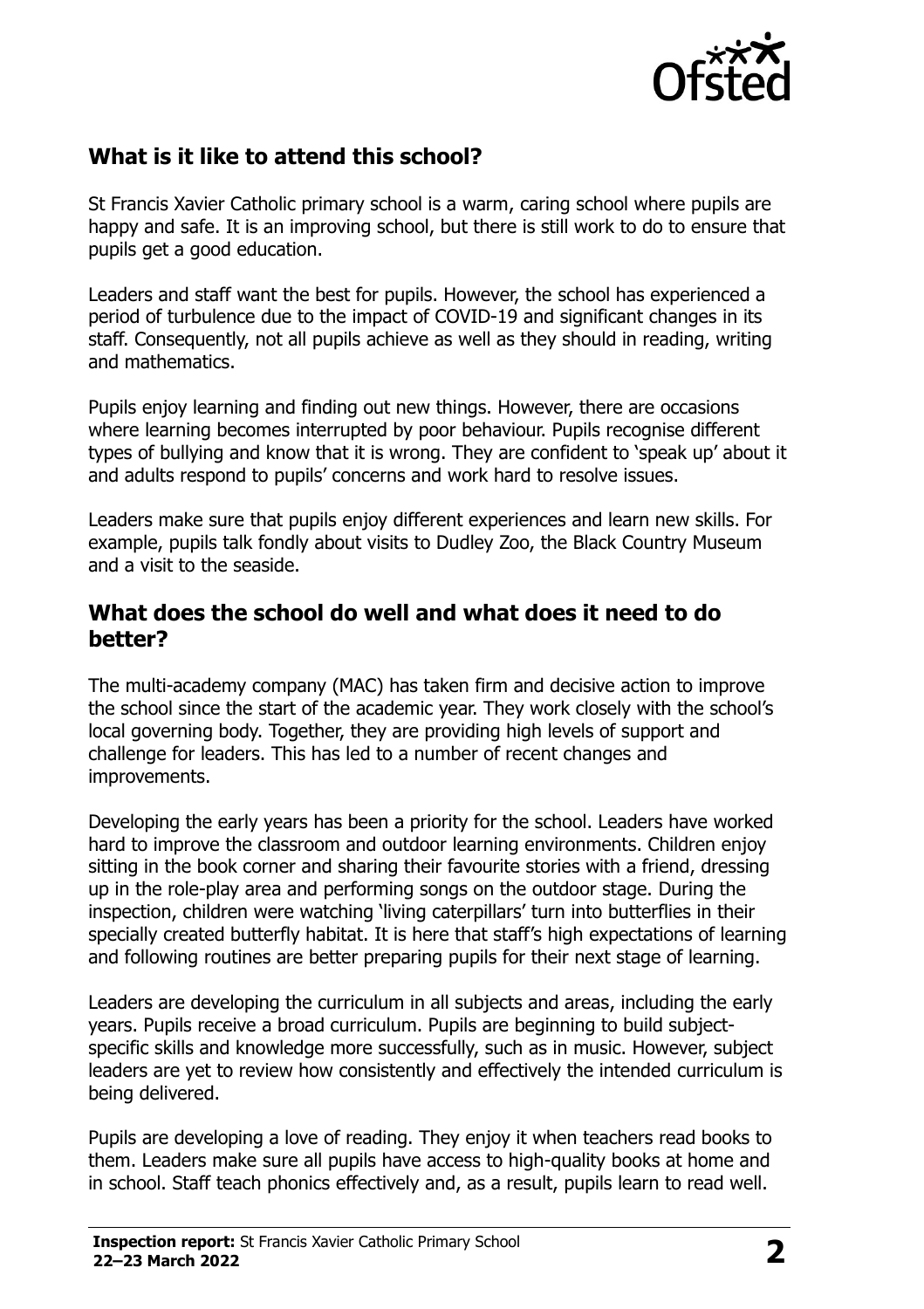

Teachers use assessments carefully to identify and address any gaps in pupils' phonic knowledge. Teaching assistants provide highly effective support with reading.

Staff do not consistently deliver the curriculum effectively in all subjects and year groups. When it is delivered well, teachers explain new learning in a clear, structured and well-thought-out manner. However, when this is not the case, pupils lose interest, and some low-level off-task behaviour occurs. In some lessons and subjects, teachers do not focus on what higher-attaining pupils already know and can do. These pupils are not able to then build on their prior knowledge and skills and achieve as well as they should.

Staff identify the additional needs of most pupils with special educational needs and/or disabilities (SEND) quickly. Teaching assistants are well deployed to provide these pupils with extra support in class or individually. This enables pupils with SEND to access the curriculum. Pupils with significant difficulties also access specialist support. This helps pupils with SEND to achieve well.

Leaders track pupils' attendance carefully. Despite the pandemic, attendance is improving. Most pupils behave well. Staff record all incidents in the school's system. However, leaders do not analyse the data they collect for behaviour. Therefore, they do not understand how pupils' behaviour changes over time and how to further improve their behaviour.

Leaders find creative ways to ensure that pupils continue to experience a range of opportunities during the pandemic. Personal, social and health education helps pupils to respect each other and value differences. Pupils have a growing understanding of fundamental British values (FBV), but this is not yet fully embedded throughout the school.

A number of parents raised concerns during the inspection. They told inspectors that leaders do not provide them with sufficient information about school life. They say that leaders are slow to respond to concerns. It is clear that the school's communication has not been as effective as it has been historically, partly due to the pandemic. The majority of staff are on board with the changes leaders are making to improve things. Staff say leaders are mindful of their workload and well-being.

#### **Safeguarding**

The arrangements for safeguarding are effective.

Staff are vigilant about pupils' safety. They receive safeguarding training and quizzes to check their knowledge. They know about local risks and are clear about what to do if they have a concern. Any concerns are reported swiftly. They are followed up well. Leaders make sure all staff undergo detailed employment checks. These checks are recorded clearly on a well-organised central record.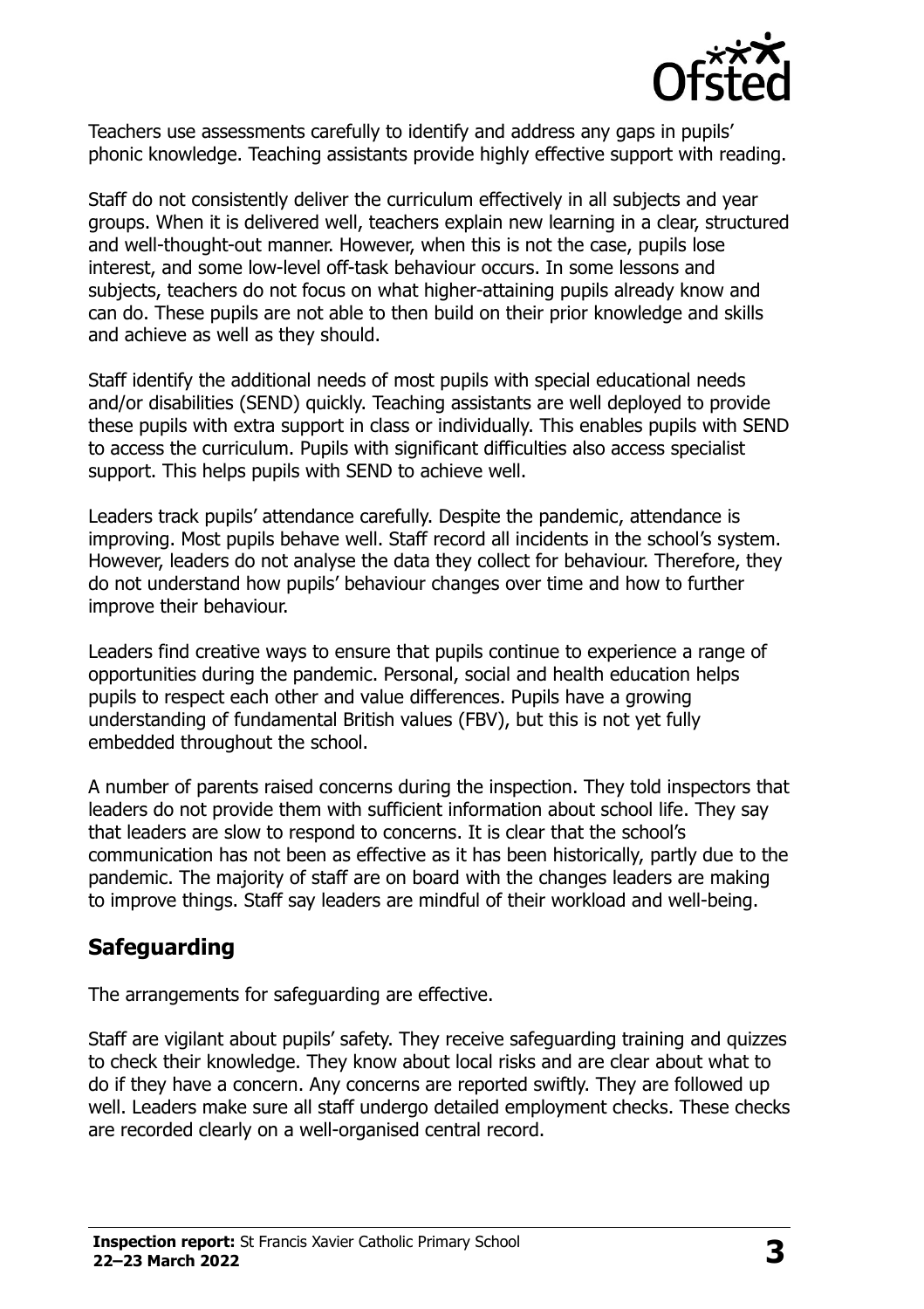

Pupils learn how to stay safe as part of the curriculum. This includes learning how to stay safe online. Visitors and collective worship sessions are also used to reinforce and share important safety messages.

## **What does the school need to do to improve?**

#### **(Information for the school and appropriate authority)**

- There continues to be turbulence in staffing. Many subject leaders are new to their post and have not yet been able to monitor the delivery of the curriculum. As a result, they do not have a detailed understanding of how well the curriculum is being implemented. Leaders need to ensure that subject leaders have opportunities to plan and monitor the implementation of their curriculum so they can identify how to improve it further.
- Teachers do not consistently deliver the curriculum in a range of subjects, including English and mathematics, well enough. As a result, not all pupils, including higher-attaining pupils and children in the early years, achieve as well as they should. Leaders should ensure that teachers receive further support and training to enable them to deliver the planned curriculum more effectively in all year groups and subjects.
- Leaders do not analyse the information they collect about behaviour incidents to identify any trends in pupils' behaviour. Consequently, leaders are unable to identify additional support and actions that may be needed to improve pupils' behaviour. Leaders should use information about behaviour incidents to better detect any patterns or trends and identify the actions needed to further improve pupils' behaviour.
- Pupils' knowledge about FBV is limited to democracy. Consequently, pupils are not being prepared well enough for life in modern Britain. Leaders should ensure that opportunities to develop pupils' understanding of FBV are purposefully planned and delivered throughout the curriculum.
- Several parents are concerned that leaders do not provide them with sufficient information about school life and are slow to respond to issues they raise. Due to the COVID-19 pandemic, leaders' communication with parents has not been as effective as it has previously been. Leaders should ensure that parents receive clear information about school life and that their concerns are responded to in a timely manner.

## **How can I feed back my views?**

You can use [Ofsted Parent View](http://parentview.ofsted.gov.uk/) to give Ofsted your opinion on your child's school, or to find out what other parents and carers think. We use information from Ofsted Parent View when deciding which schools to inspect, when to inspect them and as part of their inspection.

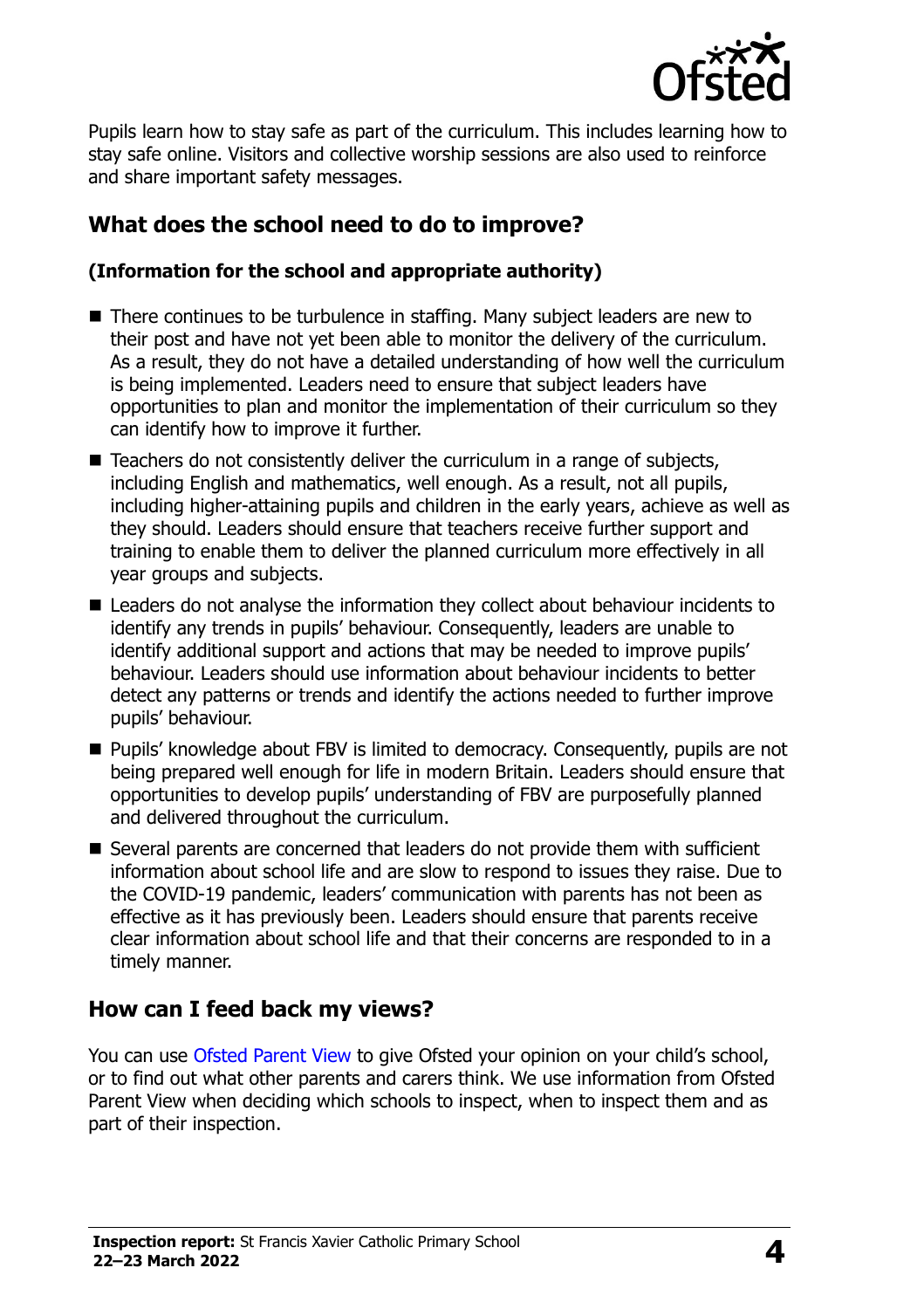

The Department for Education has further quidance on how to complain about a school.

If you are the school and you are not happy with the inspection or the report, you can [complain to Ofsted.](http://www.gov.uk/complain-ofsted-report)

# **Further information**

You can search for [published performance information](http://www.compare-school-performance.service.gov.uk/) about the school.

In the report, '[disadvantaged pupils](http://www.gov.uk/guidance/pupil-premium-information-for-schools-and-alternative-provision-settings)' refers to those pupils who attract government pupil premium funding: pupils claiming free school meals at any point in the last six years and pupils in care or who left care through adoption or another formal route.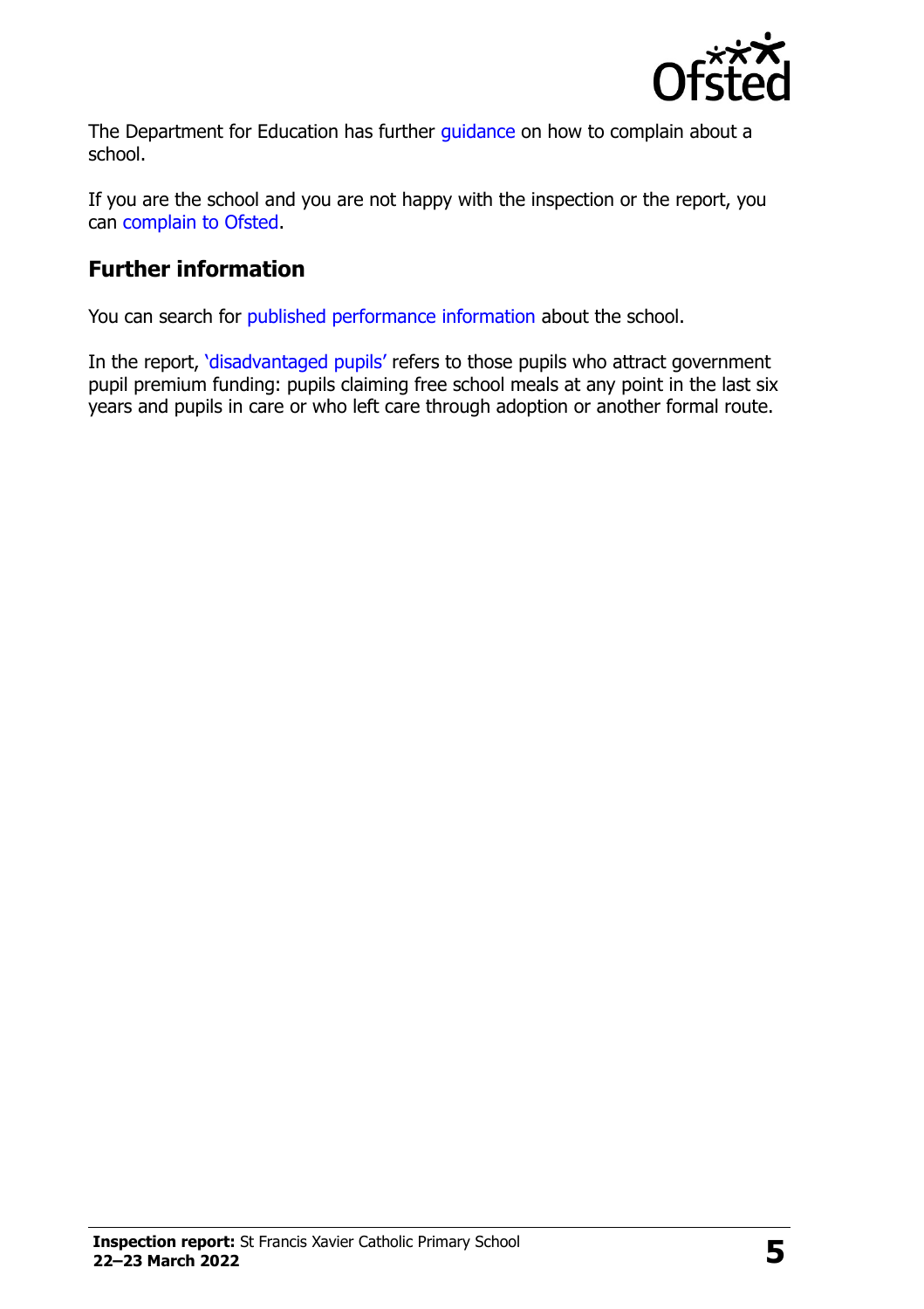

#### **School details**

| Unique reference number             | 141922                                                    |
|-------------------------------------|-----------------------------------------------------------|
| <b>Local authority</b>              | Sandwell                                                  |
| <b>Inspection number</b>            | 10211774                                                  |
| <b>Type of school</b>               | Primary                                                   |
| <b>School category</b>              | Academy                                                   |
| Age range of pupils                 | 3 to 11                                                   |
| <b>Gender of pupils</b>             | Mixed                                                     |
| Number of pupils on the school roll | 226                                                       |
| <b>Appropriate authority</b>        | Board of Directors Emmaus Catholic<br>Multi-Academy Trust |
| <b>Chair of Board</b>               | Joanna Griffin                                            |
| <b>Principal</b>                    | Jenni Downes                                              |
| Website                             | www.st-francisxavier.sandwell.sch.uk/                     |
| Date of previous inspection         | 14 June 2007                                              |

## **Information about this school**

- The school joined EMMAUS Catholic MAC in February 2021.
- $\blacksquare$  In the last few years there has been a high turnover of staff. The vice-principal has been in post since January 2022.
- The school was inspected under section 48 in June 2018. The next inspection is due in 2023.
- $\blacksquare$  The school does not use alternative provision.

## **Information about this inspection**

The inspectors carried out this inspection under section 5 of the Education Act 2005.

■ This is the first routine inspection the school has received since the COVID-19 pandemic began. Inspectors discussed any continued impact of the pandemic with school leaders and have taken that into account in their evaluation.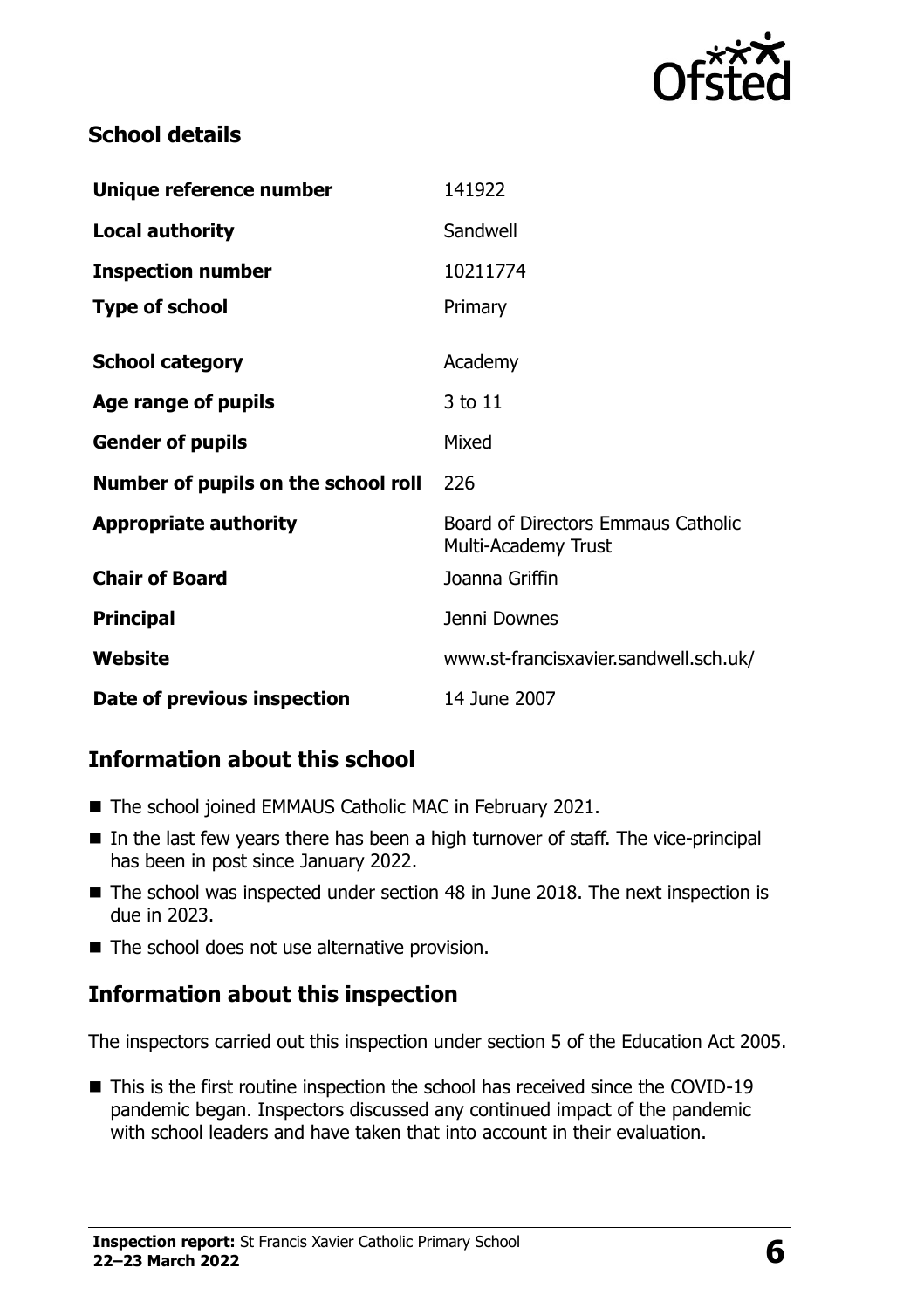

- The inspectors met with the principal, vice principal and the operations manager from the MAC. Meetings were also held with governors and trustees and the Catholic Senior Executive Leader/Chief Executive Officer of the trust.
- The inspectors carried out deep dives into reading, mathematics, science and music. Inspection activities in these subjects included: lesson visits, discussions with staff and pupils, meeting with subject leaders and work scrutiny. The lead inspector also observed pupils reading.
- The inspectors considered a range of documents, including the school's selfevaluation and plans for improvement. Inspectors looked at records of behaviour, attendance and safeguarding.
- The inspectors observed pupils' behaviour in lessons and around school, and talked to pupils formally and informally about behaviour, bullying and welfare.
- $\blacksquare$  The inspectors talked to parents at the start of the day and considered the responses to the online questionnaire, Ofsted Parent View, and their free-text responses. Inspectors also reviewed the responses to the staff questionnaire and gathered the views of staff and pupils through discussion with these groups.

#### **Inspection team**

Heather Phillips, lead inspector Her Majesty's Inspector

Vanessa Payne **Calculates** Ofsted Inspector